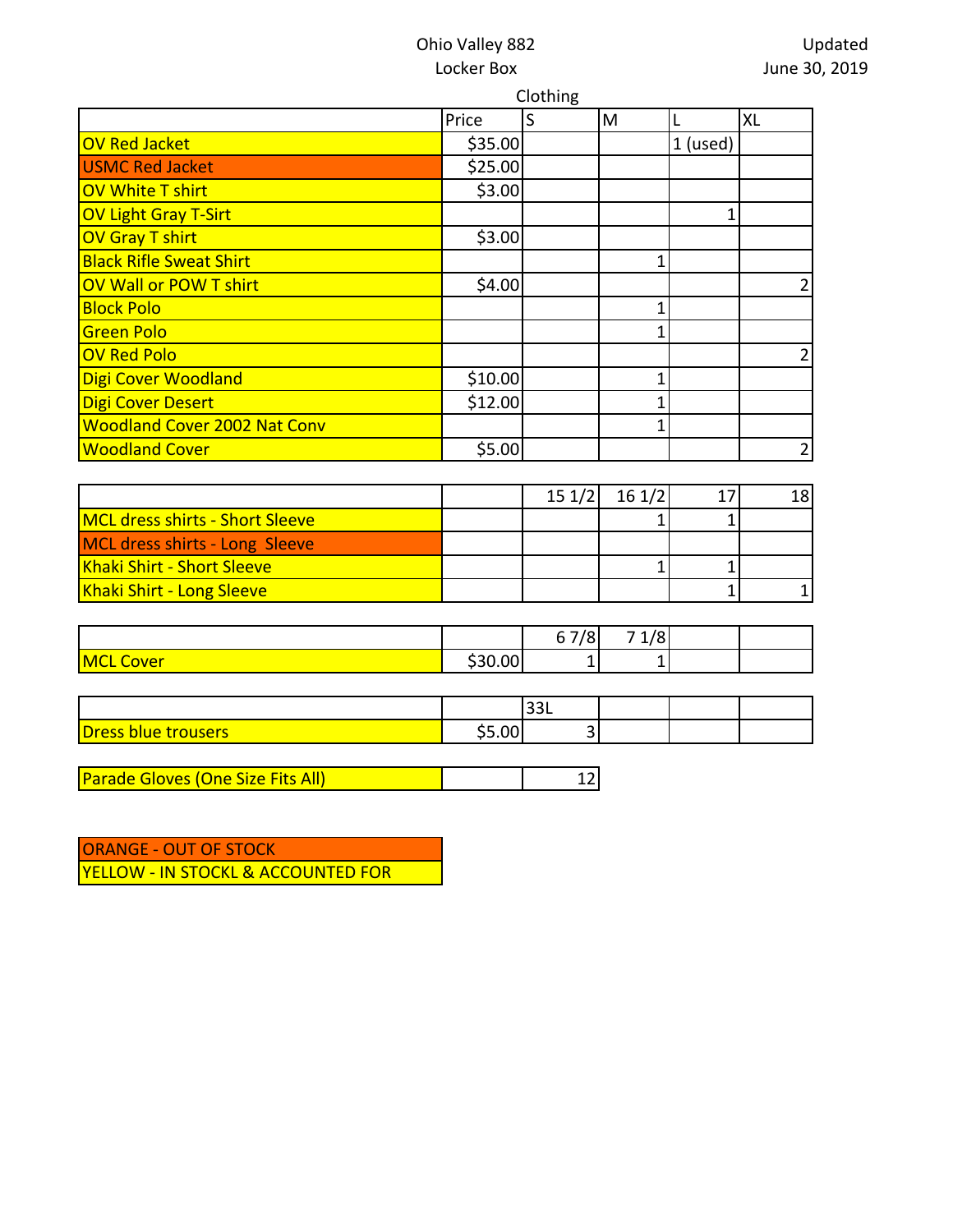## Ohio Valley 882 Locker Box

Updated June 30, 2019

|                                                 | Ribbons |                |                               |
|-------------------------------------------------|---------|----------------|-------------------------------|
|                                                 | Price   | Quant          |                               |
| <b>Distinguished Citizen Gold</b>               |         |                | lue-Yellow-White-Green-Re     |
| <b>Distiguished Citizen Silver</b>              |         |                | ick-Yellow-Bronze-Yellow Bla  |
| <b>Distinguished Citizen Bronze</b>             | \$1.50  | 2              | Bronze-White-Bronze           |
| <b>Distinguished Service Bronze</b>             | \$1.50  | 2              | Blue-Bronze-Blue              |
| <b>National Marine of the Year</b>              |         |                | Yellow-White-Yellow           |
| <b>Division MOY &amp; EGA</b>                   |         |                | Solid Yellow                  |
| <b>Department MOY &amp; EGA</b>                 |         |                | Red-Yellow                    |
| Detatchment MOY Ribbon & EGA                    | \$2.50  | 1              | Solid Red                     |
| <b>National Recruiter Gold</b>                  |         |                | ite-Yellow-Green-Yellow-Wł    |
| <b>National Recruiter Silver</b>                |         |                | hite-Green-Red-Green-Whit     |
| <b>National Recruiter Bronze</b>                |         |                | hite-Green-White-Green-Wh     |
| <b>Past National Commandant</b>                 |         |                | Solid White                   |
| <b>National Staff Elected Silver</b>            |         |                | Yellow-White-Yellow           |
| <b>National Staff Appointed Bronze</b>          |         |                | Yellow-White-Yellow-White     |
| <b>Department Commandant</b>                    |         |                | Red-Yellow-Red-Yellow-Red     |
| <b>Department Staff Elected Silver</b>          |         |                | -Red-White-Blue-White-Red-    |
| <b>Department Staff Appointed Bronze</b>        |         |                | -Red-White-Red-White-Red-     |
| <b>Department Recruiter Silver</b>              |         |                | Green-Yellow-Green            |
| <b>Detachment Commandant</b>                    | \$1.50  |                | Ole-Red-Blue-Red-Blue-Red-B   |
| <b>Detachment Staff Elected Silver</b>          | \$1.50  | 4              | blue-white-red-white-blue     |
| <b>Detatchment Staff Appointed Bronze</b>       | \$1.50  |                | white-blue-white              |
| <b>Detatchment Recruiter Bronze</b>             | \$1.50  | $\overline{2}$ | yellow-green-yellow           |
| <b>Community Service</b>                        | \$1.50  | 3              | green-yellow-green            |
| <b>Board of Trustees</b>                        |         |                | Red-White-Blue                |
| <b>National Meritorious Unit Commendation</b>   | \$1.50  | 3              | red-white-yellow              |
| <b>Department Meritorious Unit Commendation</b> | \$1.50  | 5              | yellow-white-yellow           |
| <b>Individual Meritorious Commendation</b>      | \$1.50  | 6              | white-yellow-white            |
| <b>Kennel Dog of they Year</b>                  |         |                | Solid Yellow w/Dog            |
| <b>Chief Devil Dog</b>                          |         |                | ellow-Red-Green-Red-Yellov'   |
| <b>Pack Dog of the Year</b>                     |         |                | Solid Red w/Dog               |
| <b>Pack Leader Commendation</b>                 |         |                | Ilow-Green-Red-Green-Yellc    |
| Pound Dog of the Year                           |         |                | Black w/Dog                   |
| <b>Pound Keeper Commendation</b>                |         |                | White-Red-Yellow-Red-White    |
| <b>Past Chief Devil Dog</b>                     |         |                | ellow-White-Red-White-Blac    |
| <b>Pack Leader</b>                              |         |                | Red-Yellow-Red                |
| <b>Pound Keeper Commendation</b>                |         |                | Red-Yellow-Black              |
| <b>Marine Corps League Membership</b>           |         |                | ellow-Blue-Gray-Green-Yello   |
| <b>Membership</b>                               |         |                | 3 Ilow-Blue-White-Green-Yello |